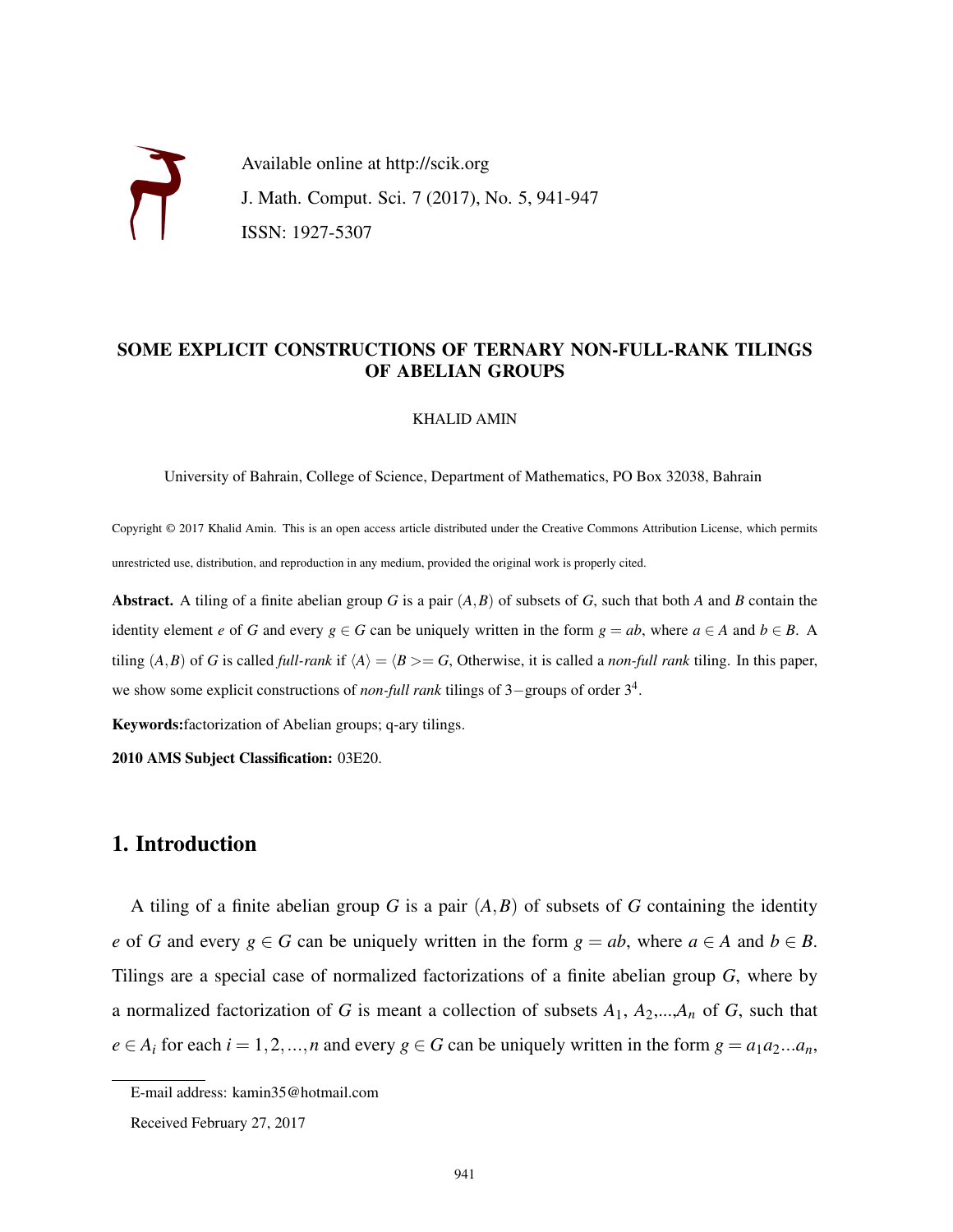#### 942 KHALID AMIN

 $a_i \in A_i$ . The notion of factorization of an abelian group into subsets was introduced by G. Hajos [1], when he found the answer to a conjecture by H. Minkowski [4], about lattice tiling of  $\mathbb{R}^n$ by unit cubes or clusters of unit cubes. Hajos first translated Minkowski's conjecture into a question about finite abelian groups and then he solved the question.

The group-theoretic version of Minkowski's conjecture reads as follows:

*If G is a finite abelian group and G* = *A*<sup>1</sup> *...Ai... A<sup>k</sup> is a normalized factorization of G, where* each of the subsets  $A_i$  is of the form  $\{e,a,a^2,...,a^k\}$ , where  $k < |a|$ ; (here  $|a|$  denotes order of *a).then at least one of the subsets A<sup>i</sup> is a subgroup of G.*

## 2. Preliminaries

Hajos made use of the integral group ring  $\mathbb{Z}(G)$ . Corresponding to each subset *A* of *G*, we hav element  $\overline{A}$  of *G*, where  $\overline{A} = \sum_{a \in A} a$ . If  $B = \sum n_i g_i$ ,  $n_i \in \mathbb{Z}$ ,  $g_i \in G$  is an element of  $\mathbb{Z}(G)$ , then by  $\langle b \rangle$  is meant the subgroup of *G* generated by the support of *b*; viz. those elements  $g_i$ such that  $n_i \neq 0$ . We will also, use  $\langle A \rangle$  to mean the subgroup generated by a subset *A* of *G* and  $\langle b_1, b_2, ..., b_m \rangle$  will denote the subgroup generated by the support of  $b_i \in \mathbb{Z}(G)$ ,  $1 \le i \le m$ .

Redei [4] made use of group characters; viz homomorphisms  $\chi$  from *G* to the multiplicative group of complex numbers  $\mathbb C$ . These extend to ring homomorphisms  $\chi$  from  $\mathbb Z(G)$  to the multiplicative group of complex numbers  $\mathbb{C}$ , where  $\chi(\sum n_i g_i) = \sum n_i \varkappa(g_i)$ . He also defined the *annihilator* of the subset *A* of *G*,  $Ann(A) = \{x : x(\overline{A}) = 0\}$  and observed that  $A = B$  if and only if  $\varkappa(\overline{A}) = \varkappa(\overline{B})$ .

In particular  $G = A_1 ... A_{i...} A_k$  is a*factorization of G* if and only if  $|G| = |A_1| ... |A_i| ... |A_k|$  and for each non-identity character κ there exists *A<sup>i</sup>* such that κ(*AI*) = 0....................................(∗)

We will use(∗) to show that our constructions constitute factorizations of a given group *G*.

### 3. Main results

M. Dinitz [1], showed that if  $p \ge 5$ , then groups of order  $p^n$  admit full-rank tiling and left the case  $p = 3$ , as an open question. We answer this question by showing some explicit constructions of *non-full rank* tiliings of groups of order 3<sup>4</sup> .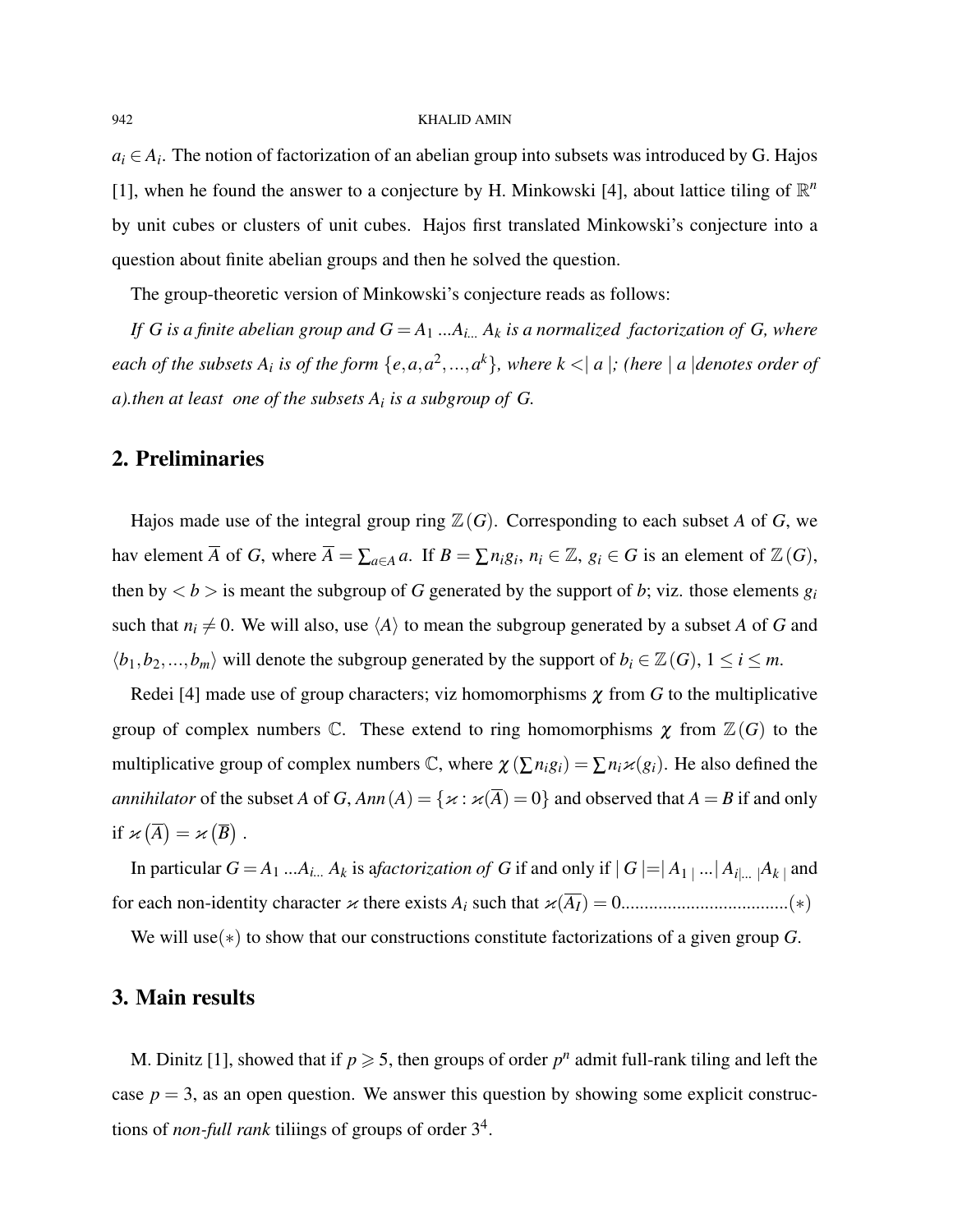SOME EXPLICIT CONSTRUCTIONS OF TERNARY NON-FULL-RANK TILINGS OF ABELIAN GROUPS 943

We recall that a finite abelian group *G* is said to be of type  $(p_1^{\alpha_1})$  $\frac{\alpha_1}{1}, p_2^{\alpha_2}$  $\binom{\alpha_2}{2}, ..., p_r^{\alpha_r}$  if it is a product of cyclic groups of orders  $p_1^{\alpha_1}$  $a_1^{\alpha_1}, p_2^{\alpha_2}$  $\alpha_2^{\alpha_2}, \ldots, \alpha_r^{\alpha_r}$ . If  $p_i = p$ , for each *i*, *G* is called a *p*−group. We construct non-full-rank tilings of 3-groups of order  $3^4$  of the following types:  $(3^3,3)$ ,  $(3^2,3^2)$ ,  $(3^2,3,3)$ and (3,3,3,3).

#### Construction 1

A non-full rank tiling of 3–groups of type  $(3^3,3)$ . Let  $G = \langle x \rangle \times \langle y \rangle$ , where  $|x| = 27$  and  $|y| = 3$ . Let  $A = \langle x^9y \rangle \cup x \langle x^9y \rangle \cup x^2 \langle x^9y \rangle$  and  $B = \langle x^9 \rangle \cup x^3 \langle y \rangle \cup x^6 \langle y \rangle$ .

We will use (\*) to show that *AB* is a tiling of *G*. First note that the possible orders of  $\varkappa(x)$ are 1,3,9 and 27 and the possible orders of  $\varkappa(y)$  are 1 and 3.

|                |    | Case Order of $\varkappa(x)$ Order of $\varkappa(y)   \varkappa(A)   \varkappa(B)$ |   |   |
|----------------|----|------------------------------------------------------------------------------------|---|---|
| 1              | 1  | 1                                                                                  |   |   |
| $\overline{2}$ | 1  | 3                                                                                  | 0 |   |
| 3              | 3  | 1                                                                                  | 0 |   |
| 4              | 3  | 3                                                                                  | 0 |   |
| 5              | 9  | 1                                                                                  |   | 0 |
| 6              | 9  | 3                                                                                  | 0 |   |
| 7              | 27 | 1                                                                                  | 0 |   |
| 8              | 27 | 3                                                                                  |   | 0 |

So, altogether we have 8 different cases to consider. The result is summarized below:

We observe that no element of *B* has order greater than 9.

Therefore,  $\langle B \rangle \subseteq \langle x^3, y \rangle$ . Thus,  $\langle B \rangle \neq G$ .

### Construction 2

A non-full rank tiling of 3-groups of type  $(3^2,3^2)$ . Let  $G = \langle x \rangle \times \langle y \rangle$ , where  $|x| = y = 9$ . Let  $A = (\langle x \rangle - \{x^5, x^8\}) \cup \{x^5y^3, x^8y^6\}$  and  $B = \frac{1}{\langle y \rangle - \{y^5, y^8\}} \cup \{x^6y^5, x^3y^8\}.$ 

Note that the possible orders of  $\varkappa(x)$  are 1,3 and 9 and similarly for orders of  $\varkappa(y)$ .

So, altogether we have 9 different cases to consider. The result is summarized below: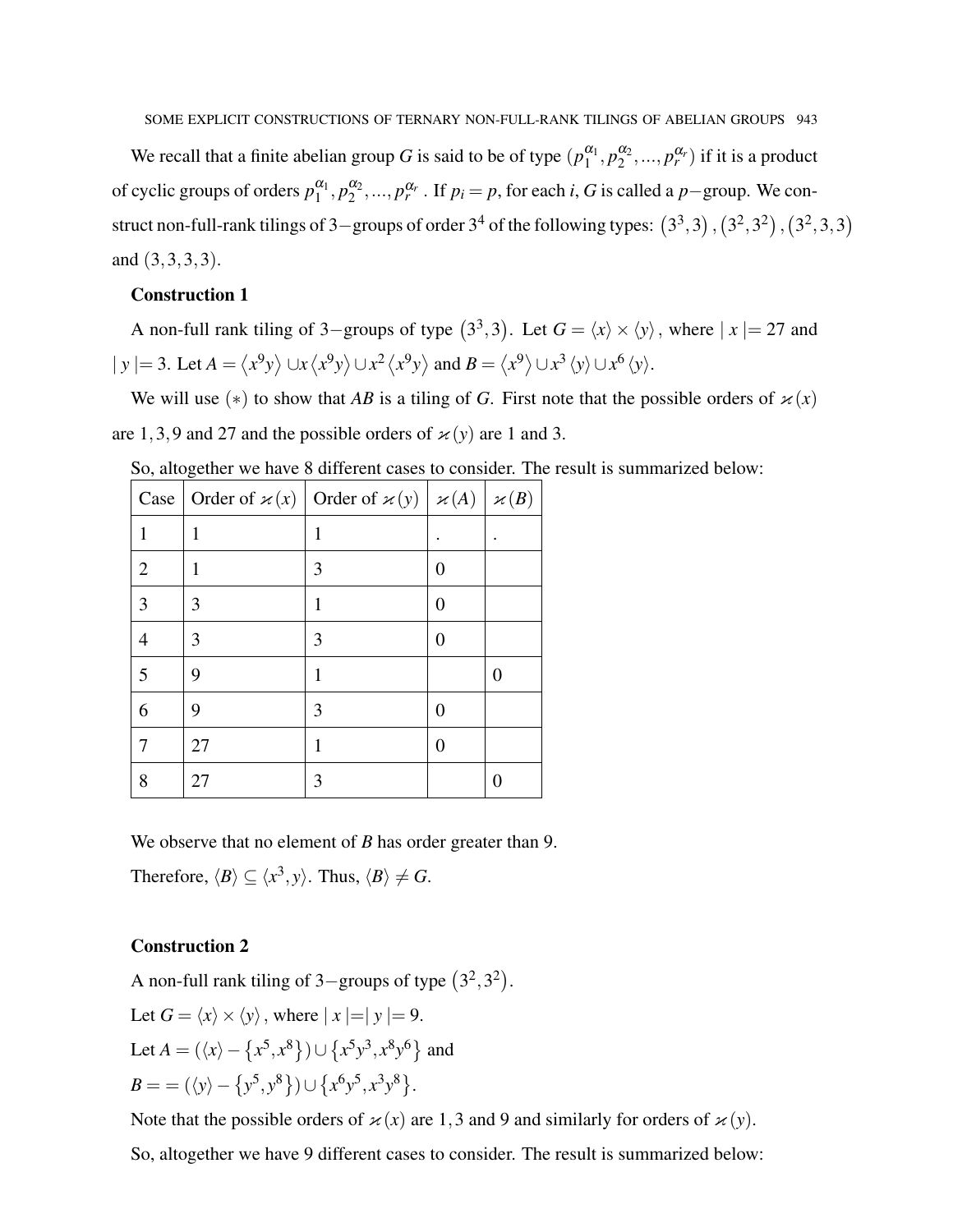944 KHALID AMIN

|                | Case Order of $\varkappa(x)$ Order of $\varkappa(y)$ $\varkappa(A)$ $\varkappa(B)$ |   |                |       |
|----------------|------------------------------------------------------------------------------------|---|----------------|-------|
| $\mathbf{1}$   | 1                                                                                  | 1 |                |       |
| 2              | 1                                                                                  | 3 |                | 0     |
| 3              | 1                                                                                  | 9 |                | 0     |
| $\overline{4}$ | 3                                                                                  | 1 | $\overline{0}$ |       |
| 5              | 3                                                                                  | 3 | 0              | 0     |
| 6              | 3                                                                                  | 9 |                | 0     |
| 7              | 9                                                                                  | 1 | 0              |       |
| 8              | 9                                                                                  | 3 | 0              |       |
| 9              | 9                                                                                  | 9 | $0^*$          | $0^*$ |

(\*) All the other cases, except this one, which we will detail.

Let  $\varkappa(x) = \xi$  and  $\varkappa(y) = \eta$ , where  $\xi$  and  $\eta$  are primitive 9–th roots of unity. Then

$$
\begin{aligned}\n\varkappa(A) &= 1 + \xi + \xi^2 + \xi^3 + \xi^4 + \xi^6 + \xi^7 + \xi^5 \eta^3 + \xi^8 \eta^6 \\
&= (1 + \xi^3 + \xi^6) + \xi(1 + \xi^3 + \xi^6) + \xi^2(1 + \xi^3 \eta^3 + \xi^6 \eta^6) \\
&= \xi^2(1 + \xi^3 \eta^3 + \xi^6 \eta^6). \\
\varkappa(B) &= 1 + \eta + \eta^2 + \eta^3 + \eta^4 + \eta^6 + \eta^7 + \xi^6 \eta^5 + \xi^3 \eta^8 \\
&= (1 + \eta^3 + \eta^6) + \eta(1 + \eta^3 + \eta^6) + \eta^2(1 + \xi^3 \eta^6 + \xi^6 \eta^3) \\
&= \eta^2(1 + \xi^3 \eta^5 + \xi^6 \eta^3).\n\end{aligned}
$$

Now,  $\xi$  and  $\eta$  are both primitive 9–th root of unity. Hence:

 $\eta = \xi, \xi^2, \xi^4, \xi^5, \xi^7$  or  $\xi^8$ . Easy calculations will show that when  $\eta = \xi, \xi^4$  or  $\xi^7$ , we obtain  $\varkappa(A) = 0$ . In the remaining cases, we get that  $\varkappa(B) = 0$ . In this case, by construction, we get that,  $\langle B \rangle \neq G$ .

### Construction 3

A non-full rank tiling of -groups of type  $(3^2,3,3)$ . Let  $G = \langle x \rangle \times \langle y \rangle \times \langle z \rangle$ , where  $|x| = 9, |y| = 3$  and  $|z| = 3$ . Let  $A = \langle x^3 \rangle \cup x \langle y \rangle \cup x^2 \langle y \rangle$  and  $B = \langle x^3 y \rangle \cup z \langle x^3 y^2 \rangle \cup z^2 \langle x^3 y \rangle$ .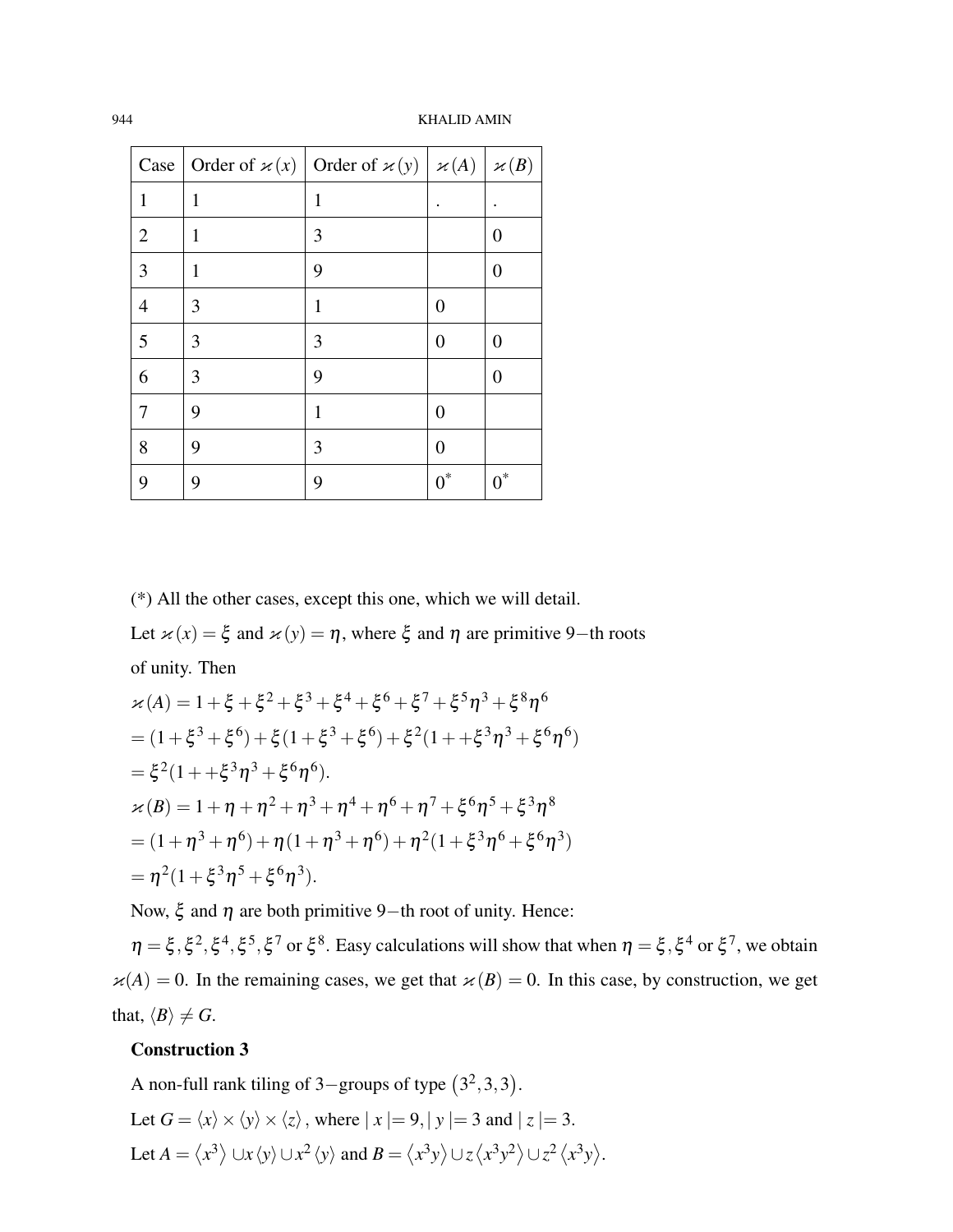SOME EXPLICIT CONSTRUCTIONS OF TERNARY NON-FULL-RANK TILINGS OF ABELIAN GROUPS 945

Note that the possible orders of  $\varkappa(x)$  are 1,3 and 9, while the possible orders of  $\varkappa(y)$  and  $x(z)$  are 1 and 3 only. So, altogether we have 12 different cases to consider. The result is summarized below:

| Case           | Order of $\chi(x)$ | Order of $\chi(y)$ Order of $\chi(z)   \chi(A)$ |              |                  | $\chi(B)$        |
|----------------|--------------------|-------------------------------------------------|--------------|------------------|------------------|
| $\mathbf{1}$   | $\mathbf{1}$       | $\mathbf{1}$                                    | $\mathbf{1}$ | $\bullet$        |                  |
| $\overline{2}$ | $\mathbf{1}$       | $\mathbf{1}$                                    | 3            |                  | $\overline{0}$   |
| 3              | $\mathbf{1}$       | 3                                               | $\mathbf{1}$ |                  | $\boldsymbol{0}$ |
| $\overline{4}$ | $\mathbf{1}$       | 3                                               | 3            |                  | $\overline{0}$   |
| 5              | 3                  | $\mathbf{1}$                                    | $\mathbf{1}$ | $\boldsymbol{0}$ |                  |
| 6              | 3                  | 1                                               | 3            |                  | $\boldsymbol{0}$ |
| 7              | 3                  | 3                                               | 1            | $\theta$         |                  |
| 8              | 3                  | 3                                               | 3            | $\boldsymbol{0}$ |                  |
| 9              | 9                  | $\mathbf{1}$                                    | 1            |                  | $\overline{0}$   |
| 10             | 9                  | $\mathbf{1}$                                    | 3            |                  | $\overline{0}$   |
| 11             | 9                  | 3                                               | $\mathbf{1}$ | $0^{**}$         |                  |
| 12             | 9                  | 3                                               | 3            | $0**$            |                  |

(\*\*) All the other cases, except these, in which case, we get the result by using a similar argument as in the previous case.

In this case, by construction, we get that,  $\langle A \rangle \neq G$ .

## Construction 4

A non-full rank tiling of 3−groups of type (3,3,3,3).

Let 
$$
G = (\langle x \rangle \times \langle y \rangle \times \langle u \rangle \times \langle v \rangle)
$$
, where  $|x| = |y| = |u| = |v| = 3$ .  
\nLet  $A = (\langle x, y \rangle - \{x^2y, x^2y^2\}) \cup \{x^2yv, x^2y^2v^2\}$  and  
\n $B = = (\langle u, v \rangle - \{u^2v, u^2v^2\}) \cup \{yu^2v^2, y^2u^2v\}.$ 

Note that the possible orders of  $\varkappa(x)$  are 1,3 only. Similarly with  $\varkappa(y)$ ,  $\varkappa(u)$  and  $\varkappa(v)$ . So, altogether we have 16 different cases to consider.

Let 
$$
\chi(x) = \alpha
$$
  
\n $\chi(y) = \beta$   
\n $\chi(u) = \gamma$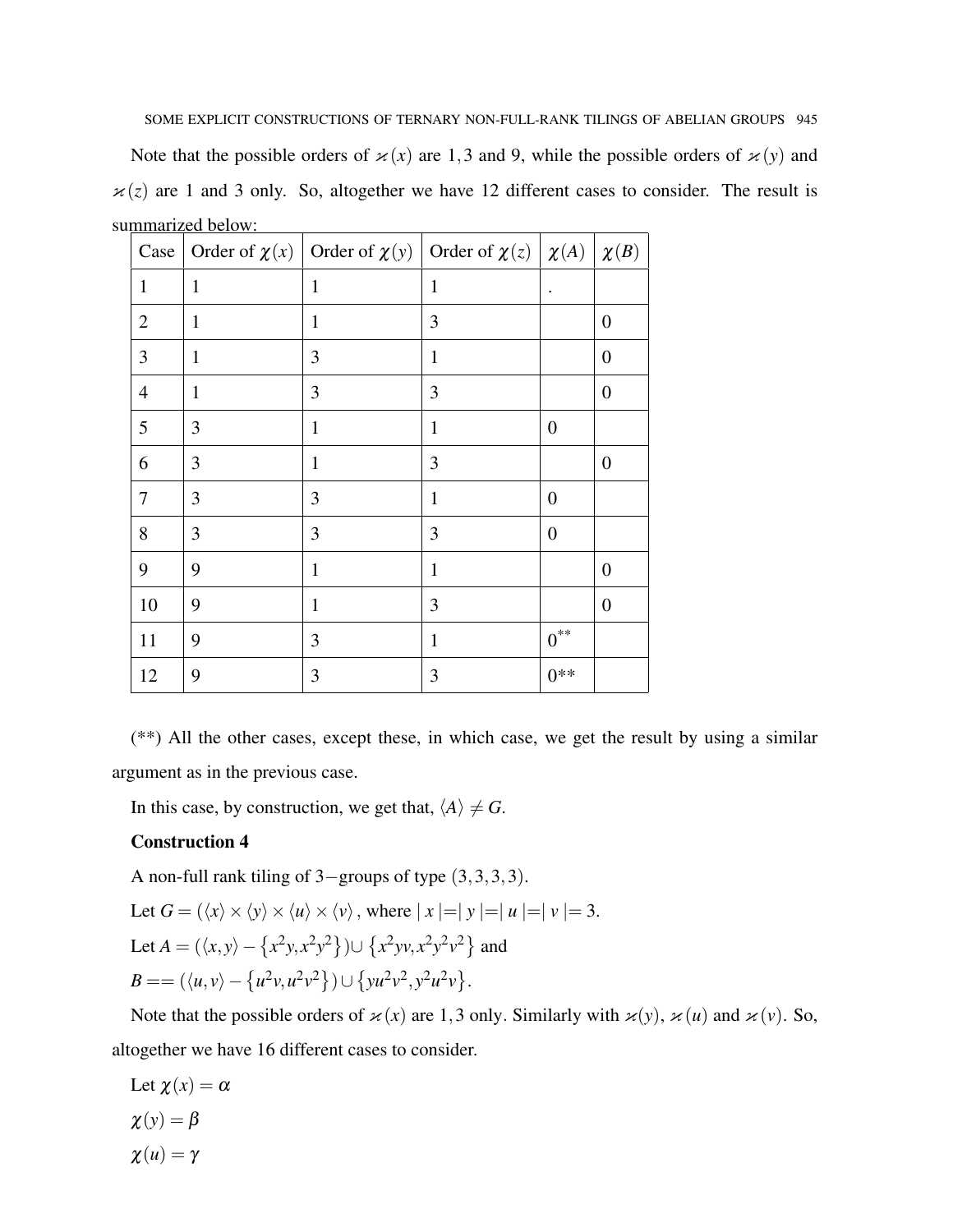$\chi(v) = \delta$ 

where  $\alpha, \beta, \gamma$ , and  $\delta$  are primitive 3rd roots of unity. Then

$$
\chi(A) = \alpha^2 \beta \delta + \alpha^2 \beta^2 \delta^2 - \alpha^2 \beta - \alpha^2 \beta^2
$$
  
=  $\alpha^2 \beta (\delta + \beta \delta^2 - 1 - \beta)$ .  

$$
\chi(B) = \beta \gamma^2 \delta^2 + \beta^2 \gamma^2 \delta - \gamma^2 \delta - \gamma^2 \delta^2
$$
  
=  $\gamma^2 \delta (\beta \delta + \beta^2 - 1 - \delta)$ .

Now, if  $\beta = 1$ , then  $\chi(B) = 0$ . This takes care of 4 cases.

If  $\delta = 1$ , then  $\chi(A) = A0$ . This takes care of 8 cases.

Otherwise,  $\beta \neq 1$  and  $\delta \neq 1$ . Then either  $\beta = \delta$  or  $\beta = \delta^2$ .

If  $\beta = \delta$ , then  $\chi(A) = 0$ . This takes care of 4 more cases.

If  $\beta = \delta^2$ , then  $\chi(B) = 0$ . This takes care of the remaining 4 cases.

The result is summarized below.

| $\operatorname{Case}$ |                |                | Order of $\chi(x)$ Order of $\chi(y)$ Order of $\chi(u)$ Order of $\chi(v)$ $\chi(A)$ |                |                  | $\chi(B)$            |
|-----------------------|----------------|----------------|---------------------------------------------------------------------------------------|----------------|------------------|----------------------|
| $\mathbf{1}$          | $\mathbf{1}$   | $\mathbf{1}$   | $\mathbf{1}$                                                                          | $\mathbf{1}$   | $\bullet$        | $\ddot{\phantom{0}}$ |
| $\mathbf{2}$          | $\mathbf{1}$   | $\mathbf{1}$   | $\mathbf{1}$                                                                          | 3              |                  | $\boldsymbol{0}$     |
| $\mathfrak{Z}$        | $\mathbf{1}$   | $\mathbf{1}$   | 3                                                                                     | $\mathbf{1}$   | $\boldsymbol{0}$ | $\boldsymbol{0}$     |
| $\overline{4}$        | $\mathbf{1}$   | $\mathbf{1}$   | 3                                                                                     | 3              |                  | $\boldsymbol{0}$     |
| $\sqrt{5}$            | $\mathbf{1}$   | 3              | $\mathbf{1}$                                                                          | $\mathbf{1}$   | $\boldsymbol{0}$ |                      |
| 6                     | $\mathbf{1}$   | 3              | $\mathbf{1}$                                                                          | 3              |                  | $\boldsymbol{0}$     |
| $\tau$                | $\mathbf{1}$   | 3              | 3                                                                                     | $\mathbf 1$    | $\boldsymbol{0}$ |                      |
| $\,8\,$               | $\mathbf{1}$   | 3              | 3                                                                                     | 3              |                  | $\boldsymbol{0}$     |
| 9                     | 3              | $\mathbf{1}$   | $\mathbf{1}$                                                                          | $\mathbf 1$    |                  | $\boldsymbol{0}$     |
| $10\,$                | $\overline{3}$ | $\mathbf{1}$   | $\mathbf{1}$                                                                          | 3              | $\boldsymbol{0}$ | $\boldsymbol{0}$     |
| 11                    | $\mathfrak{Z}$ | $\mathbf{1}$   | 3                                                                                     | $\mathbf{1}$   |                  | $\boldsymbol{0}$     |
| 12                    | $\overline{3}$ | $\mathbf{1}$   | 3                                                                                     | 3              |                  | $\boldsymbol{0}$     |
| 13                    | $\mathfrak{Z}$ | $\mathfrak{Z}$ | $\mathbf{1}$                                                                          | $\mathbf{1}$   | $\boldsymbol{0}$ |                      |
| 14                    | 3              | $\mathfrak{Z}$ | $\mathbf{1}$                                                                          | $\mathfrak{Z}$ | $\boldsymbol{0}$ |                      |
| 15                    | $\overline{3}$ | 3              | 3                                                                                     | $\mathbf{1}$   | $\boldsymbol{0}$ |                      |
| 16                    | $\overline{3}$ | 3              | 3                                                                                     | 3              | $\boldsymbol{0}$ |                      |

In this case, by construction, we get that in fact, neither  $\langle A \rangle \neq G$ 

nor  $\langle B \rangle \neq G$ .